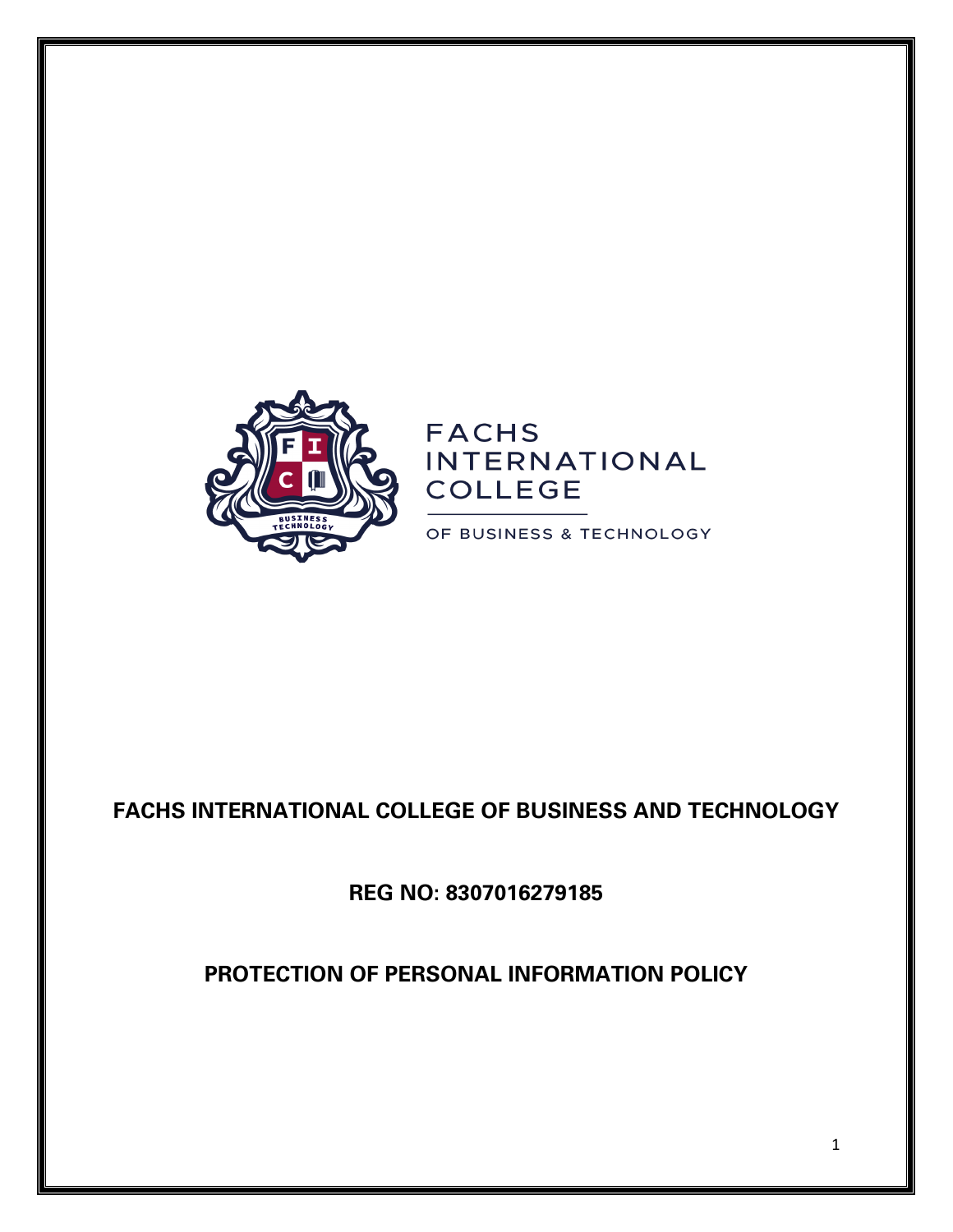## **Document Management**

| <b>Date</b> | <b>Version</b> | <b>Description</b>   | Author            |
|-------------|----------------|----------------------|-------------------|
| 04/11/2022  |                | <b>First Release</b> | <b>Andy Ncube</b> |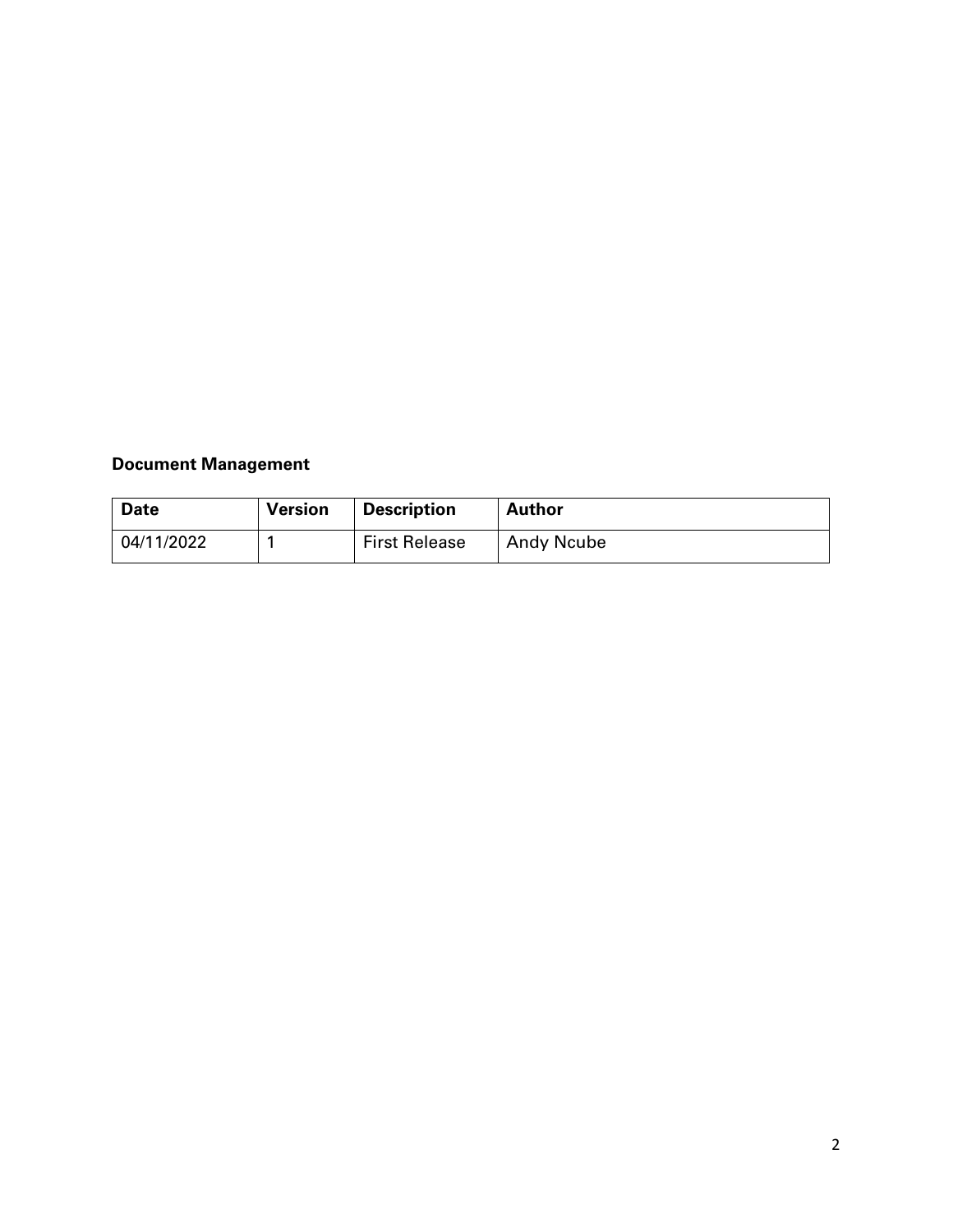#### **1. INTRODUCTION**

This Data Protection and Information Sharing Policy describes the way that the FACHS BUSINESS CONSULTING & TRAINING Ltd, ("Fachs"), will meet its legal obligations and requirements concerning confidentiality and information security standards. The requirements within the Policy are primarily based upon the Protection of Personal Information Act, No 4 of 2013, as that is the key piece of legislation covering security and confidentiality of personal information.

#### **Contact Details**

#### **Accounting Officer (Information Officer):**

Mr. Farai Christopher Zimbango: (Director)

Greenoaks Office Park, Block C10 – C14

Midrand 1686

Tell: 010 140 0126

Email: chris@fachs.co.za

#### **Deputy Information Officer: Manager Corporate Services**

Loretta Maila

Greenoaks Office Park, Block C10 – C14

Midrand 1686

Tell: 010 140 0126

Email: loretta@fachs.co.za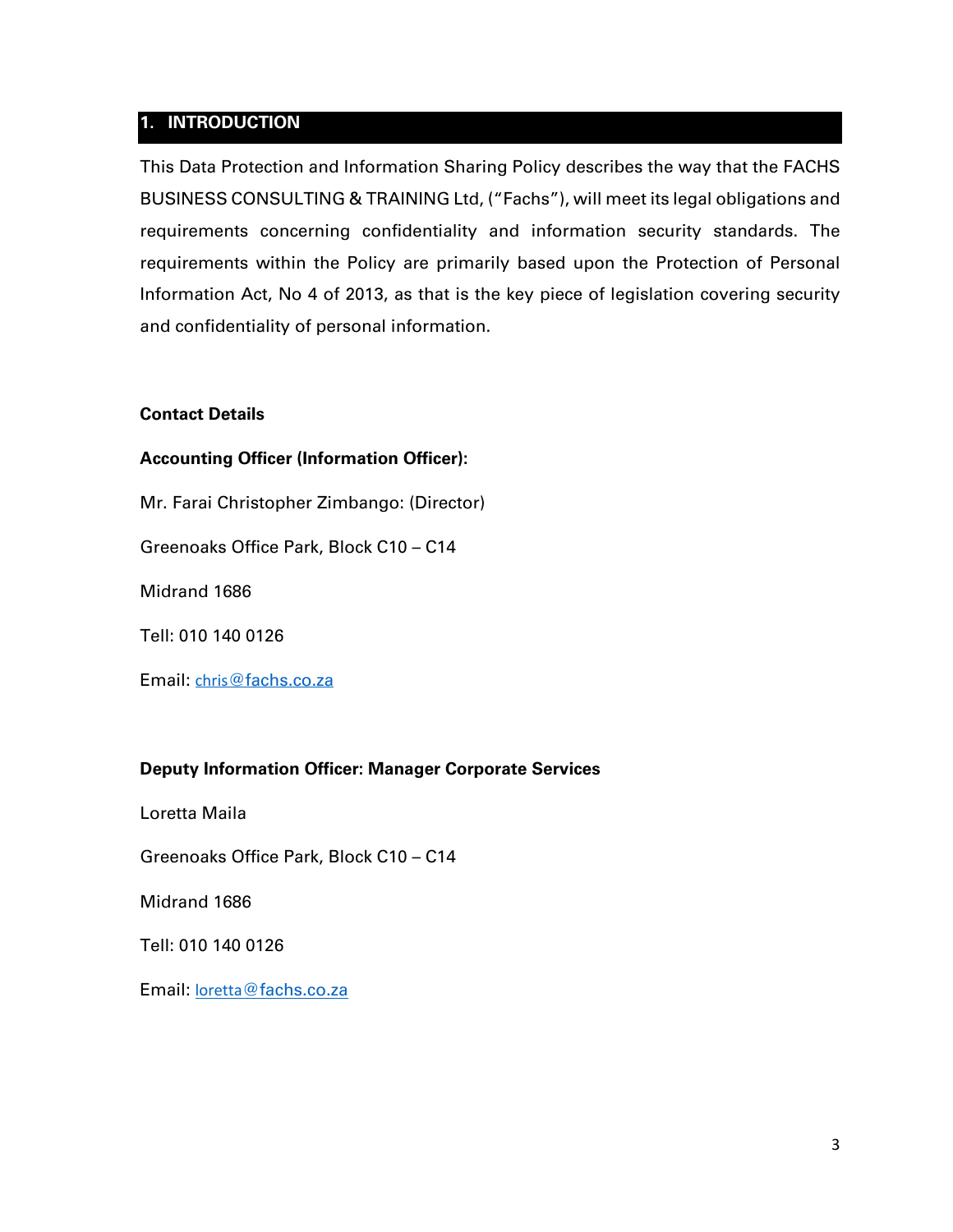## 2. **DEFINITIONS**

- 1.1. **Consent** means the voluntary, specific and informed expression of will;
- 1.2. **Data Subject** means the natural or juristic person to whom the Personal Information relates;
- 1.3. **Direct Marketing** means approaching a Data Subject personally for the purpose of selling them a product or service, or requesting a donation;
- 1.4. **POPI** means the Protection of Personal Information Act, No. 4 of 2013;
- 1.5. **Personal Information** means information relating to an unidentifiable, living, natural person, or an identifiable, existing juristic person, as defined in POPI; and
- 1.6. **Processing** means an operation or activity, whether or not by automatic means, concerning Personal Information;

## **3. SCOPE OF THE POLICY**

The Policy applies to all employees, directors, sub-contractors, agents, and appointees of the FACHS. The provisions of the Policy are applicable to both on and off-site processing of personal information.

## **4. POLICY STATEMENT**

The FACHS collects and uses Personal Information of the individuals and corporate entities with whom it works in order to operate and carry out its business effectively. FACHS regards the lawful and appropriate processing of all Personal Information as crucial to successful service delivery and essential to maintaining confidence between FACHS and those individuals and entities who deal with it. FACHS therefore fully endorses and adheres to the principles of the Protection of Personal Information Act ("POPI").

## **5. PROCESSING OF PERSONAL INFORMATION**

#### **5.1. Purpose of Processing**

The FACHS uses the Personal Information under its care in the following ways:

- Processing learner new enrollments on Fachs LMS and SETA indicium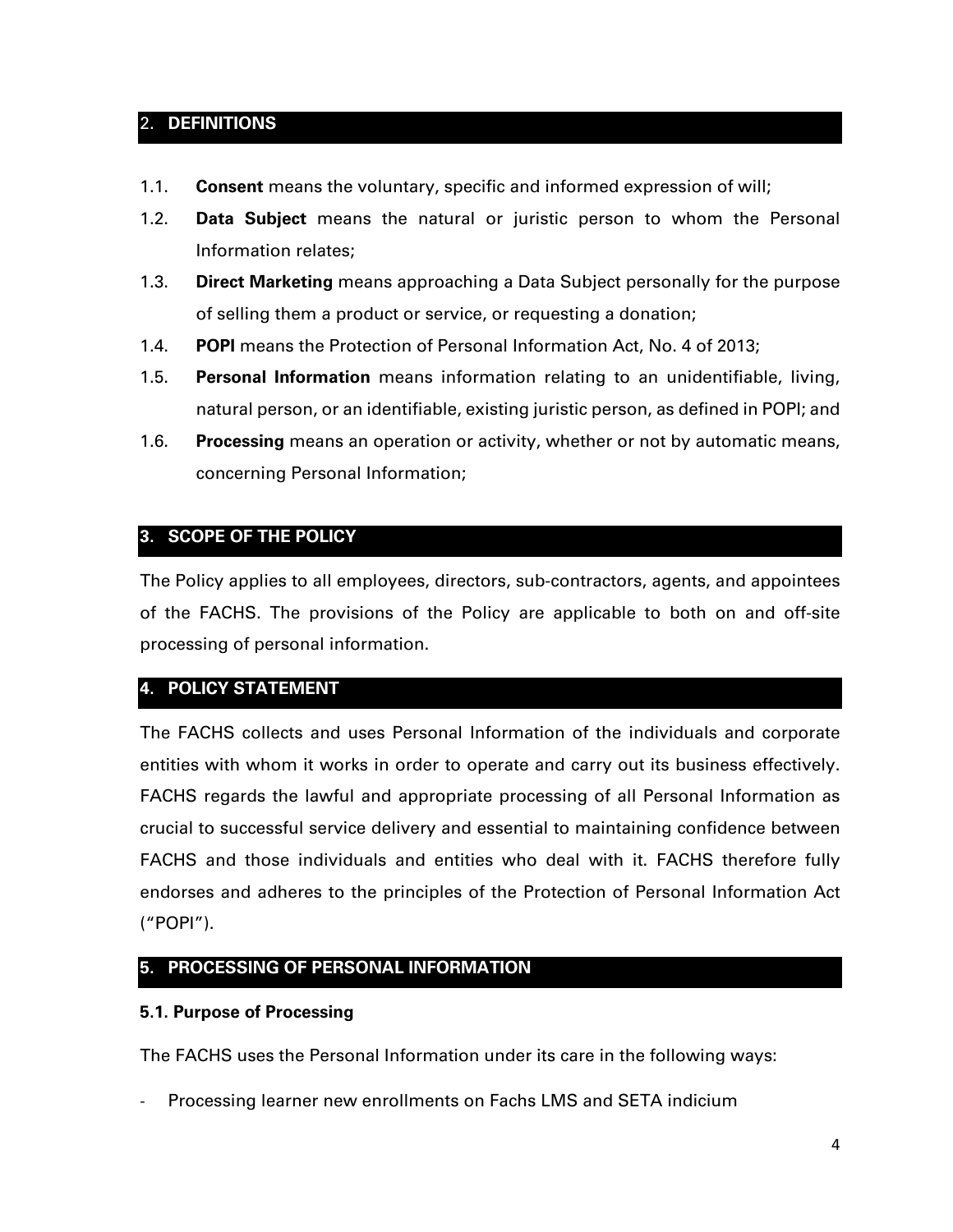- Processing learner formative and summative assessments through portfolio of evidence
- Conducting Marketing and sales
- In connection with legal proceedings Staff administration
- Keeping of accounts and records Complying with legal and regulatory requirements
- Profiling data subjects for the purposes of direct marketing.
- Employee records
- Service provider records

#### **5.2. Categories of Data Subjects and their Personal Information**

The FACHS may possess records relating to suppliers, shareholders, contractors, service providers, staff and customers:

| <b>Entity Type</b>               | <b>Personal Information Processed</b>                  |
|----------------------------------|--------------------------------------------------------|
| <b>Learners: Natural Persons</b> | 1. Learner cellphone number                            |
|                                  | 2. Learner's names and surname                         |
|                                  | 3. Learner's title                                     |
|                                  | 4. Learner's maiden name and/or previous surname       |
|                                  | 5. Learner's gender                                    |
|                                  | Learner's home language<br>6.                          |
|                                  | Learner's description of the physical disability<br>7. |
|                                  | Learner's qualification and/or some study units<br>8.  |
|                                  | 9. Learner's physical and postal addresses + courier   |
|                                  | address                                                |
|                                  | 10. Learner's country or nationality                   |
|                                  | 11. Learner's population group                         |
|                                  | 12. Learner's occupation                               |
|                                  | 13. Learner's economic sector                          |
|                                  | 14. Learner's contact numbers (Home, Fax, Work and     |
|                                  | Cell numbers)                                          |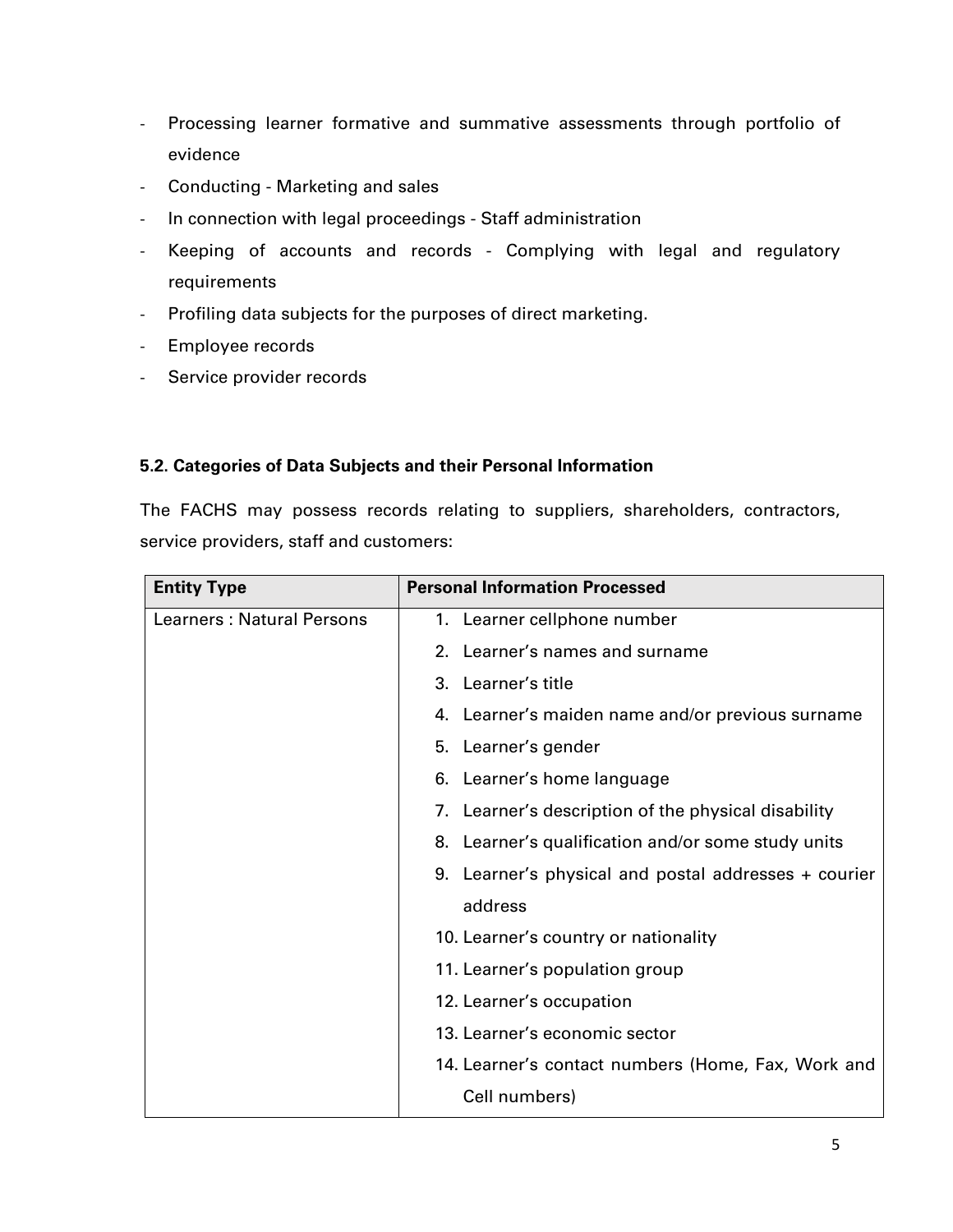|                                    | 15. Learner's email address                                   |  |  |
|------------------------------------|---------------------------------------------------------------|--|--|
|                                    | 16. Learner's previous institution, qualifications and        |  |  |
|                                    | study units passed                                            |  |  |
|                                    | 17. Learner's ID number or Passport number for                |  |  |
|                                    | foreign Learners                                              |  |  |
|                                    | 18. Learner's date of birth                                   |  |  |
|                                    |                                                               |  |  |
|                                    | Personal information on the supporting<br><b>Section B:</b>   |  |  |
|                                    | documentation attached by Learners in Enrolment and           |  |  |
|                                    | <b>Registration Forms, Portfolio Of Evidence</b>              |  |  |
|                                    | 1. Proof of Learner's disability certified by a registered    |  |  |
|                                    | medical doctor                                                |  |  |
|                                    | 2. Learner's Identity document                                |  |  |
|                                    | 3. Learner's academic record                                  |  |  |
|                                    | 4. SAQA evaluation in certain cases                           |  |  |
|                                    | Certificate of conduct at previous academic Institution<br>5. |  |  |
|                                    | 6. Learner's high school and post-school qualifications       |  |  |
|                                    | 7. Learner's marriage certificate if the Learner is a         |  |  |
|                                    | married woman or divorce decree                               |  |  |
|                                    | 8. Curriculum vitae for Learners in exceptional cases         |  |  |
|                                    | Learner's email correspondences<br>9.                         |  |  |
|                                    | 10. Learner's or Parent/Guardian's payslip and Affidavits in  |  |  |
|                                    | case of bursary applications                                  |  |  |
|                                    |                                                               |  |  |
| <b>Customers: Juristic Persons</b> | Names of contact persons; name of legal entity; physical      |  |  |
|                                    | address and contact details;<br>postal<br>financial<br>and    |  |  |
|                                    | information; registration number; founding documents;         |  |  |
|                                    | related<br>information;<br>authorised<br>signatories;<br>tax  |  |  |
|                                    | beneficiaries; ultimate beneficial owners; shareholding       |  |  |
|                                    | information; BBBEE information                                |  |  |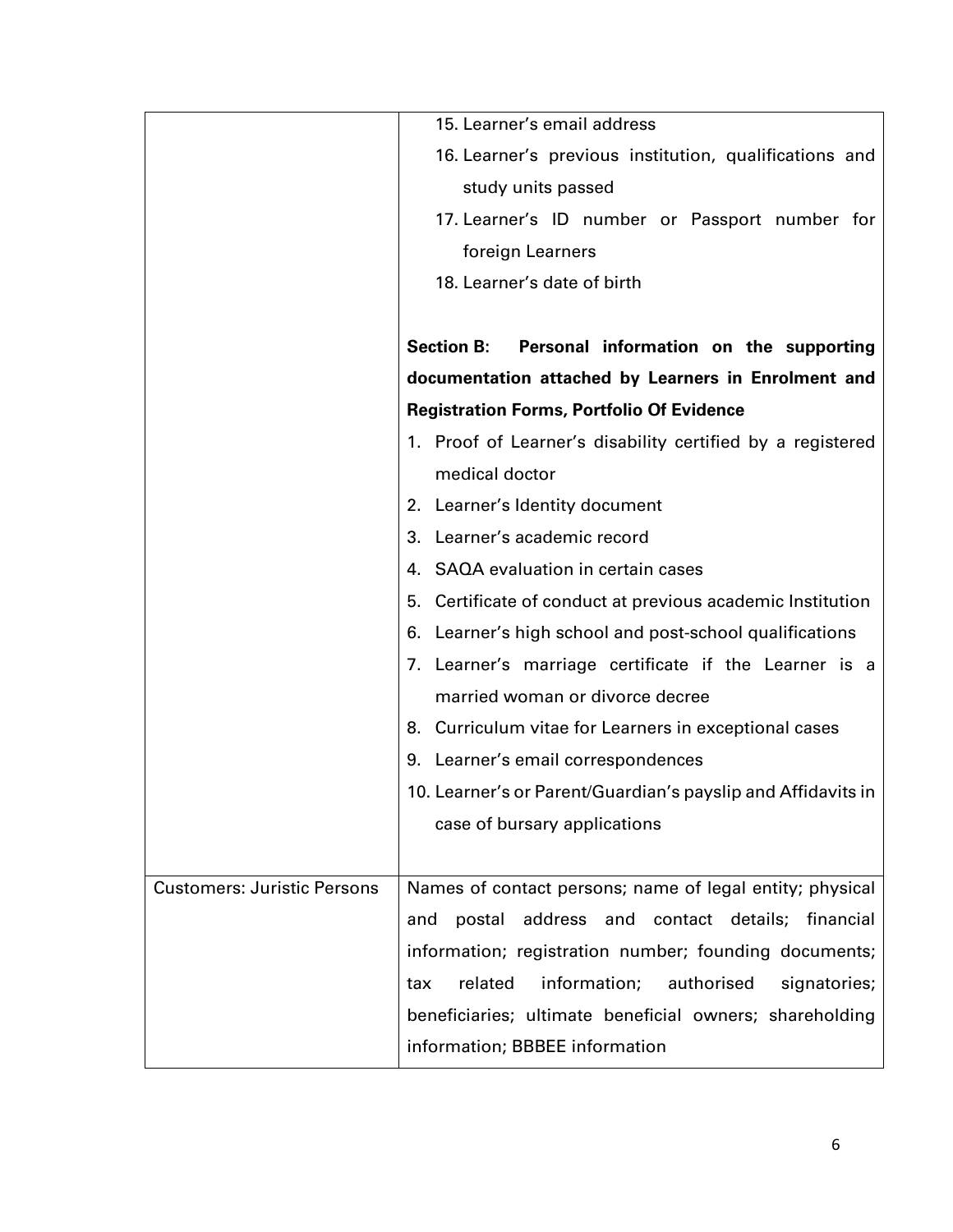| <b>Contracted Service Providers</b> | Names of contact persons; name of legal entity; physical   |
|-------------------------------------|------------------------------------------------------------|
|                                     | postal address and contact details; financial<br>and       |
|                                     | information; registration number; founding documents;      |
|                                     | related information; authorised signatories;<br>tax        |
|                                     | beneficiaries; ultimate beneficial owners; shareholding    |
|                                     | information; BBBEE information                             |
| <b>Employees / Directors</b>        | Gender; pregnancy; marital status; colour, race; age;      |
|                                     | language; education information; financial information;    |
|                                     | employment history; ID number; physical and postal         |
|                                     | address; contact details; opinions; criminal record; well- |
|                                     | being                                                      |

#### **5.3. Categories of Recipients for Processing the Personal Information**

The FACHS may share the Personal Information with its agents, affiliates, and associated companies who may use this information to send the Data Subject information on products and services. FACHS may supply the Personal Information to any party to whom FACHS may have assigned or transferred any of its rights or obligations under any agreement, and/or to service providers who render the following services:

- Capturing and organising of data;
- Storing of data;
- Sending of emails and other correspondence to customers;
- Conducting due diligence checks;
- Administration of the Medical Aid and Pension Schemes.

## **5.4. Retention of Personal Information Records**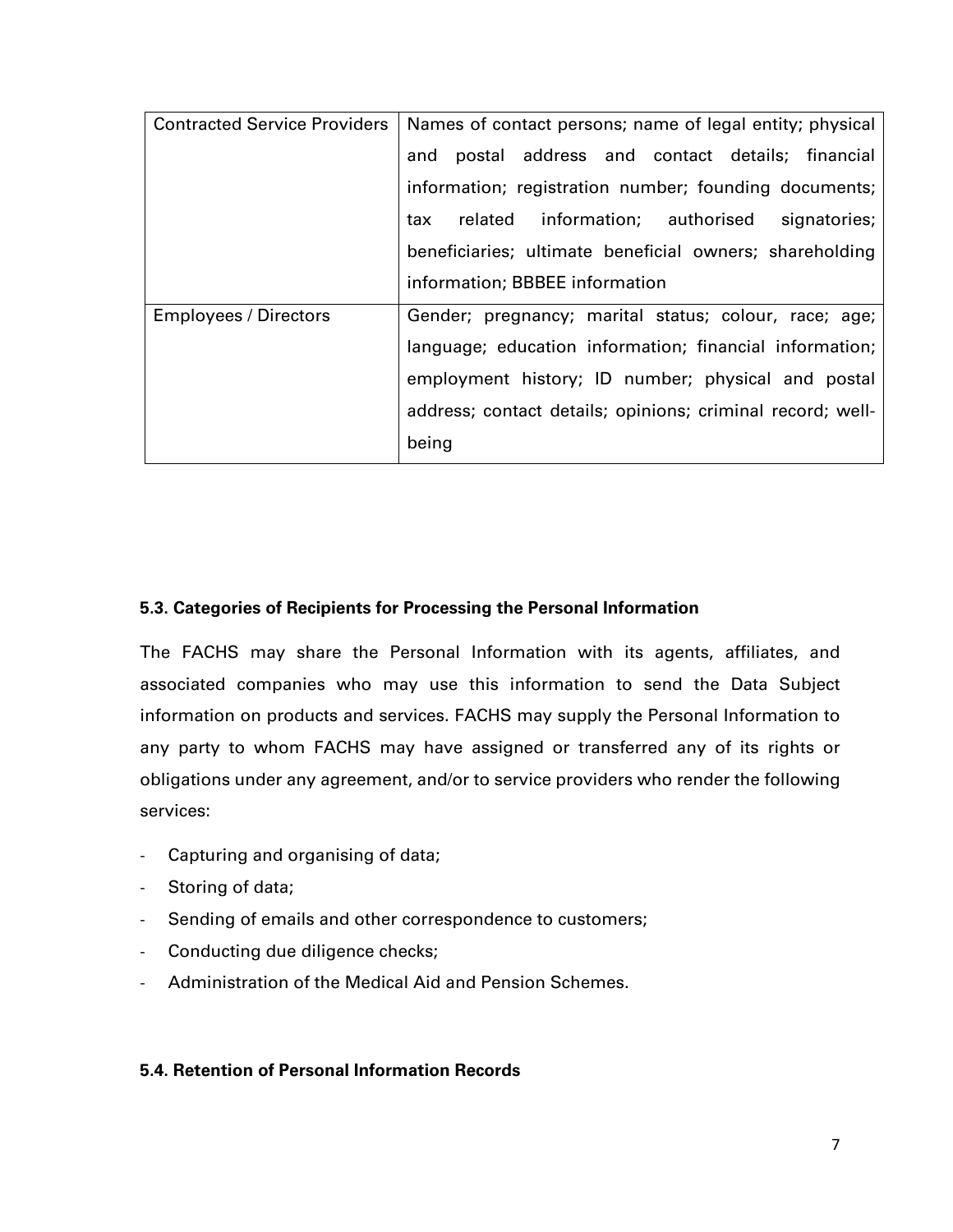The FACHS may retain Personal Information records indefinitely, unless the Data Subject objects thereto. If the Data Subject objects to indefinite retention of its Personal Information FACHS shall retain the Personal Information records to the extent permitted or required by law.

#### **5.5. General Description of Information Security Measures**

The FACHS employs up to date technology to ensure the confidentiality, integrity and availability of the Personal Information under its care. Measures include:

- **Firewalls**
- Virus protection software and update protocols
- Logical and physical access control;
- Secure setup of hardware and software making up the IT infrastructure;
- Outsourced Service Providers who process Personal Information on behalf of FACHS are contracted to implement security controls.

#### **6. ACCESS TO PERSONAL INFORMATION**

All individuals and entities may request access, amendment, or deletion of their own Personal Information held by FACHS. Any requests should be directed, on the prescribed form, to the Information Officer.

#### **6.1. Remedies available if request for access to Personal Information is refused**

#### **6.1.1. Internal Remedies**

The FACHS does not have internal appeal procedures. As such, the decision made by the Information Officer pertaining to a request is final, and requestors will have to exercise such external remedies at their disposal if a request is refused, and the requestor is not satisfied with the response provided by the information officer.

#### **6.1.2. External Remedies**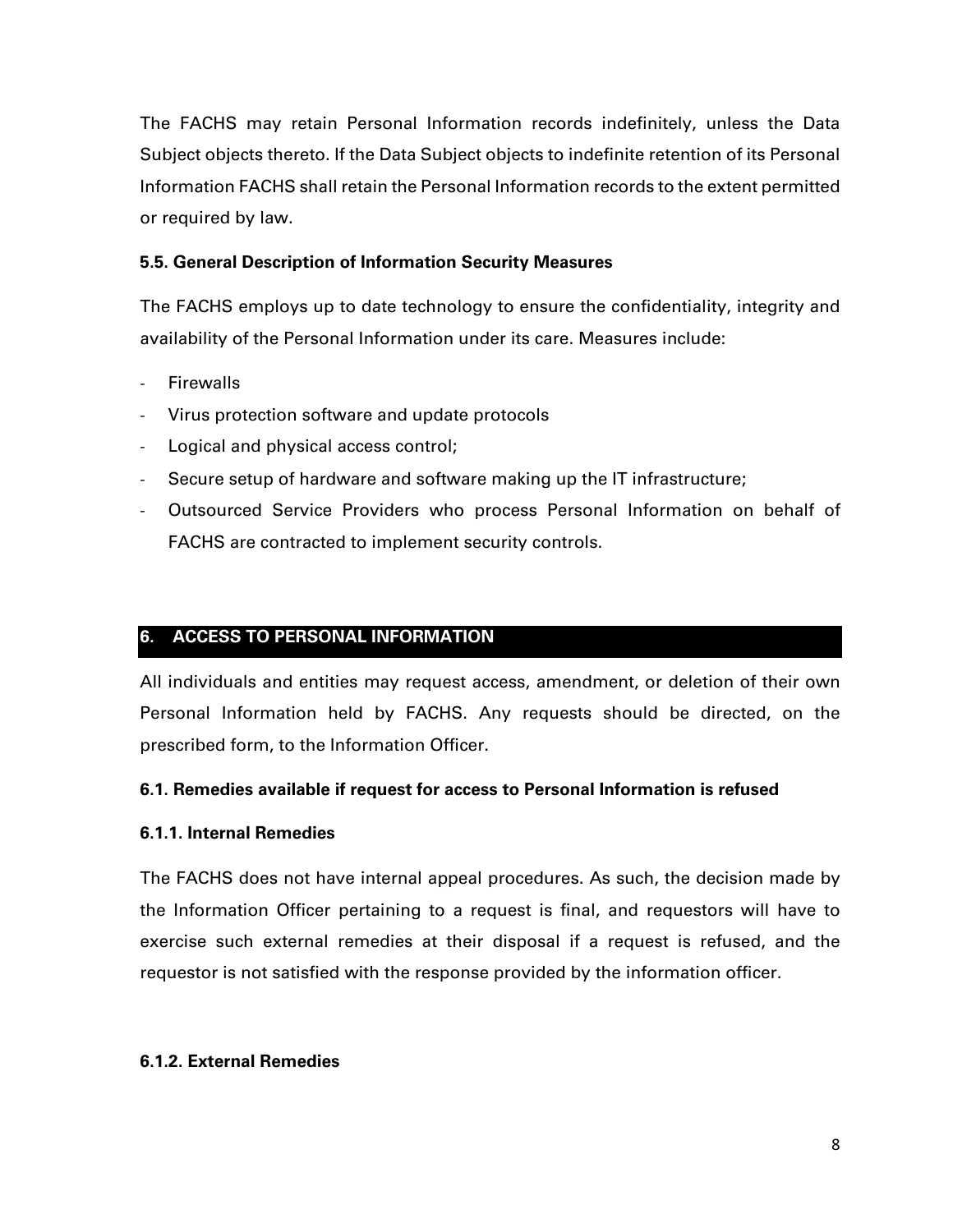A requestor that is dissatisfied with the information officer's refusal to disclose information, may within 30 days of notification of the decision, apply to a court for relief. Likewise, a third party dissatisfied with the information officer's decision to grant a request for information, may within 30 days of notification of the decision, apply to a court for relief. For purposes of the Act, courts that have jurisdiction over these applications are the Constitutional Court, the High Court or another court of similar status.

#### **6.2. Grounds for Refusal**

The FACHS may legitimately refuse to grant access to a requested record that falls within a certain category. Grounds on which FACHS may refuse access include:

- Protecting personal information that FACHS holds about a third person (who is a natural person) including a deceased person, from unreasonable disclosure;
- Protecting commercial information that FACHS holds about a third party or FACHS (for example trade secret: financial, commercial, scientific or technical information that may harm the commercial or financial interests of the organisation or the third party);
- If disclosure of the record would result in a breach of a duty of confidence owed to a third party in terms of an agreement;
- If disclosure of the record would endanger the life or physical safety of an individual;
- If disclosure of the record would prejudice or impair the security of property or means of transport;
- If disclosure of the record would prejudice or impair the protection of a person in accordance with a witness protection scheme;
- If disclosure of the record would prejudice or impair the protection of the safety of the public;
- The record is privileged from production in legal proceedings, unless the legal privilege has been waived; - Disclosure of the record (containing trade secrets, financial, commercial, scientific, or technical information) would harm the commercial or financial interests of FACHS;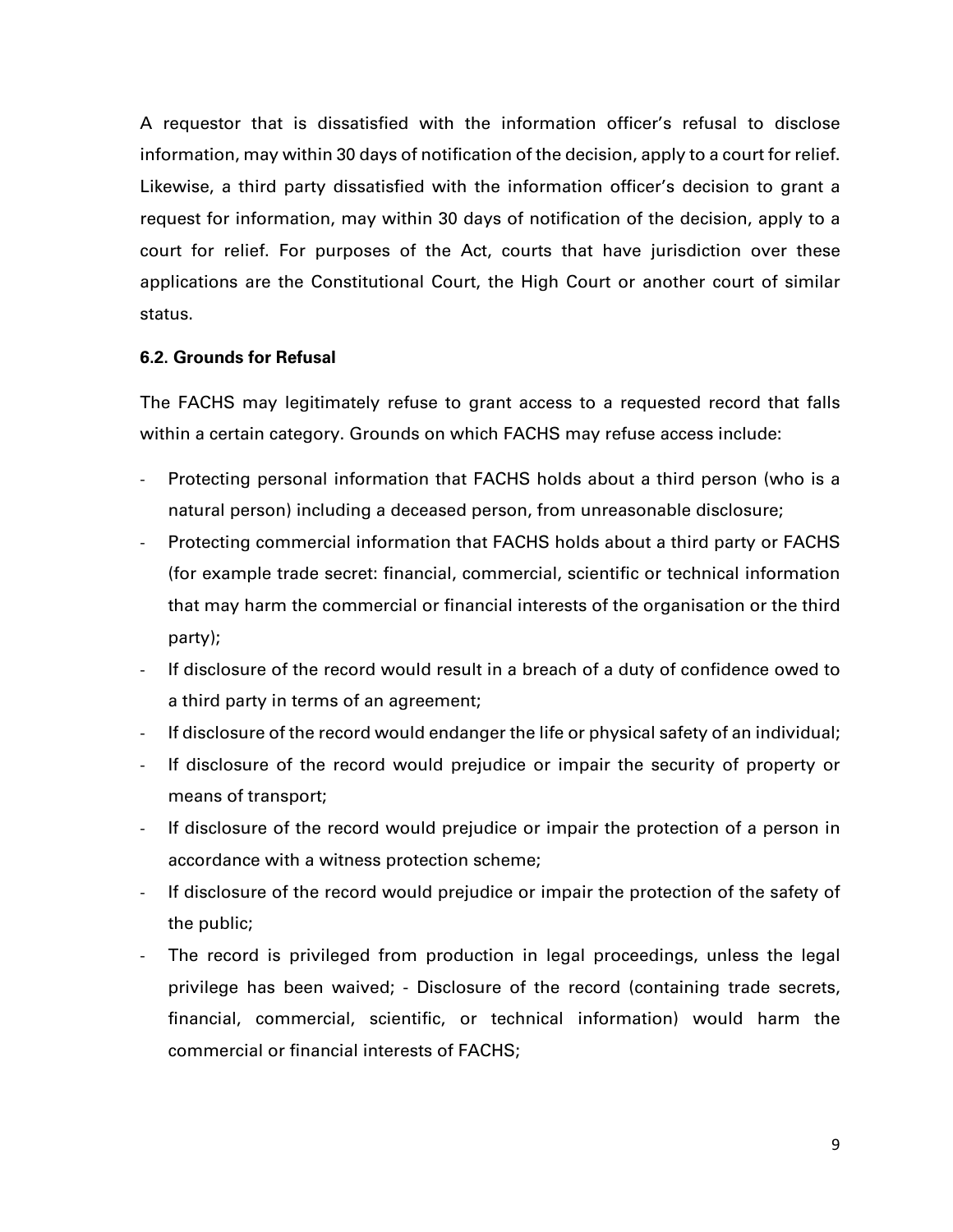- Disclosure of the record would put FACHS at a disadvantage in contractual or other negotiations or prejudice it in commercial competition;
- The record is a computer programme; and
- The record contains information about research being carried out or about to be carried out on behalf of a third party or FACHS.

## **6.3. Records that cannot be found or do not exist**

If the FACHS has searched for a record and it is believed that the record does not exist or cannot be found, the requester will be notified by way of an affidavit or affirmation. This will include the steps that were taken to try to locate the record.

## **7. IMPLEMENTATION GUIDELINES**

## **7.1. Training & Dissemination of Information**

- Training on the Policy and POPI will take place with all affected employees;
- All new employees will be made aware at induction, or through training programmes, of their responsibilities under the terms of this Policy and POPI.
- Modifications and updates to data protection and information sharing policies, legislation, or guidelines will be brought to the attention of all staff.

## **7.2. Employee Contracts**

Each new employee will sign an Employment Contract containing the relevant consent clauses for the use and storage of employee information, and a confidentiality undertaking as part and will be personally responsible for ensuring there are no breaches of confidentiality in relation to any Personal Information, however it is stored. Failure to comply will result in the instigation of a disciplinary procedure.

Each employee currently employed within FACHS will sign an addendum to their Employment Contract containing the relevant consent clauses for the use and storage of employee information, and a confidentiality undertaking as part and will be personally responsible for ensuring there are no breaches of confidentiality in relation to any Personal Information, however it is stored. Failure to comply will result in the instigation of a disciplinary procedure.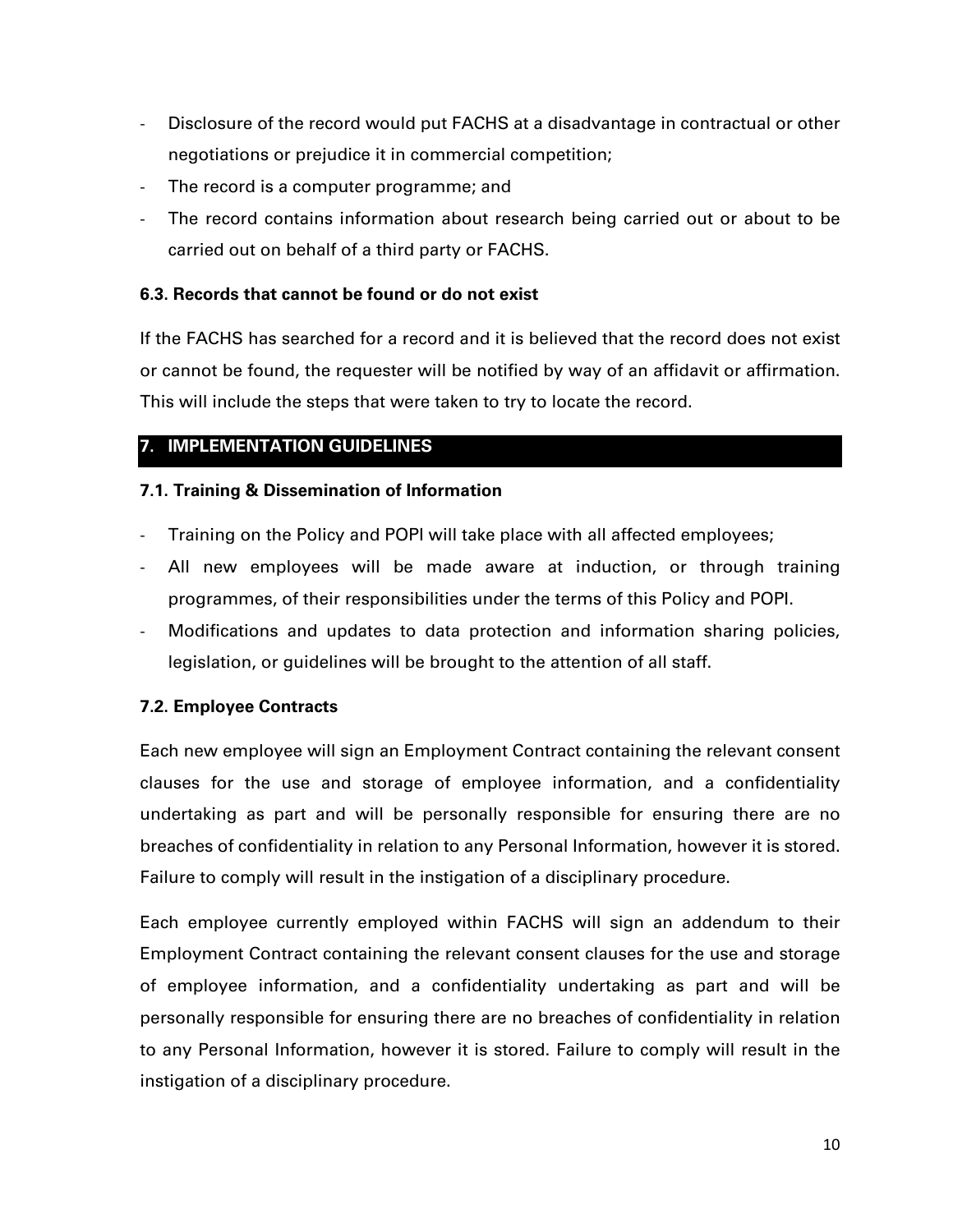## **8. EIGHT PROCESSING CONDITIONS**

POPI is implemented by abiding by eight processing conditions. FACHS shall abide by these principles in all its possessing activities.

## **8.1. Accountability**

The FACHS shall ensure that all processing conditions, as set out in POPI, are complied with when determining the purpose and means of processing Personal Information and during the processing itself. FACHS shall remain liable for compliance with these conditions, even if it has outsourced it processing activities.

## **8.2. Processing Limitation**

## **8.2.1. Lawful grounds**

The processing of Personal Information is only lawful if, given the purpose of processing, the information is adequate, relevant and not excessive.

The FACHS may only process Personal Information if one of the following grounds of lawful processing exists:

- The Data Subject consents to the processing;
- Processing is necessary for the conclusion or performance of a contract with the Data Subject;
- Processing complies with a legal responsibility imposed on FACHS; Processing protects a legitimate interest of the Data Subject;
- Processing is necessary for pursuance of a legitimate interest of FACHS, or a third party to whom the information is supplied;

## **Special Personal Information** includes:

- Religious, philosophical, or political beliefs;
- Race or ethnic origin;
- Trade union membership;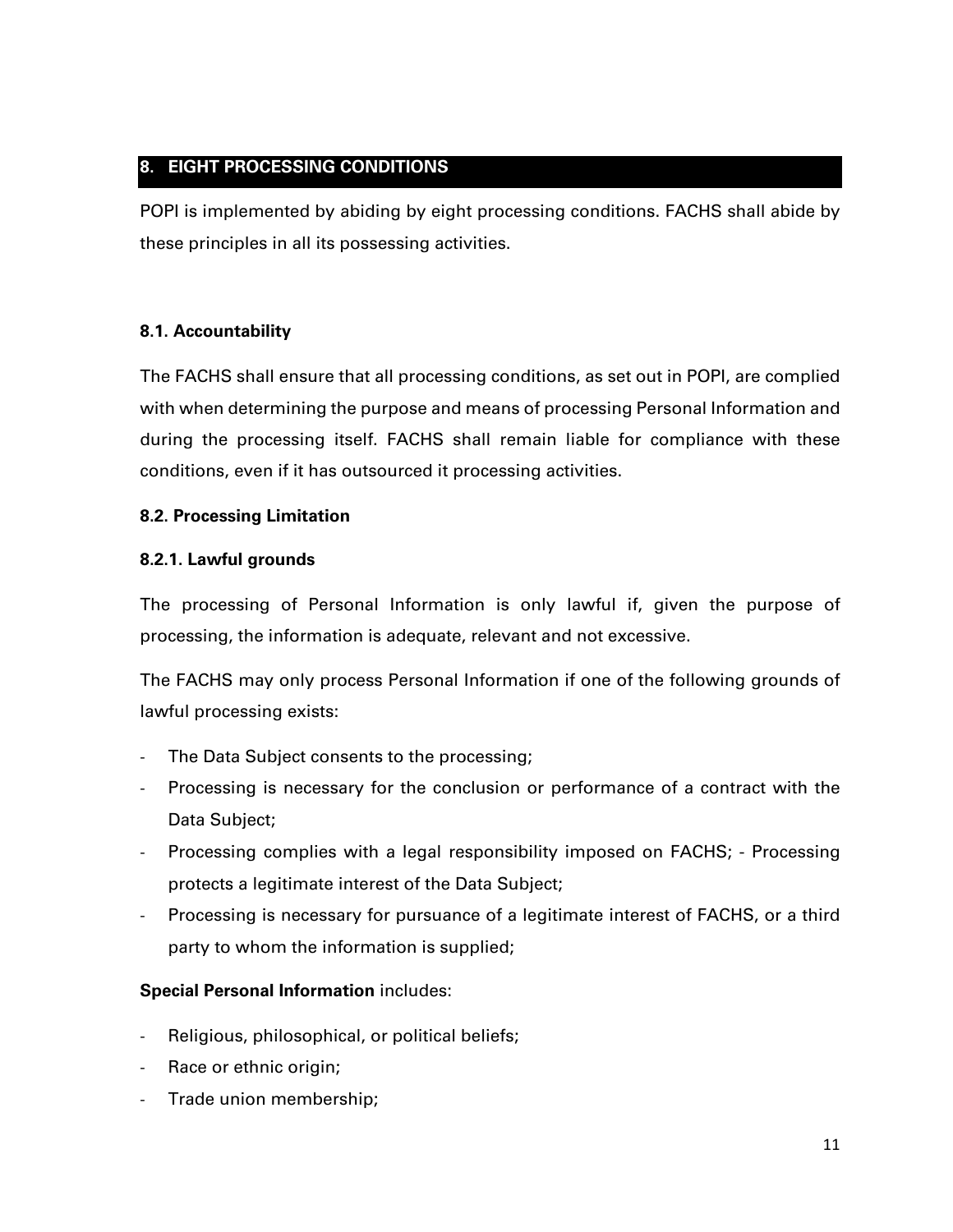- Health or sex life; Biometric information (including blood type, fingerprints, DNA, retinal scanning, voice recognition, photographs);
- Criminal behavior; Information concerning a child.

The FACHS may only process Special Personal Information under the following circumstances:

- The Data Subject has consented to such processing;
- The Special Personal Information was deliberately made public by the Data Subject;
- Processing is necessary for the establishment of a right or defense in law;
- Processing is for historical, statistical, or research reasons; and
- If processing of race or ethnic origin is in order to comply with affirmative action laws

All Data Subjects have the right to refuse or withdraw their consent to the processing of their Personal Information, and a Data Subject may object, at any time, to the processing of their Personal Information on any of the above grounds, unless legislation provides for such processing. If the Data subject withdraws consent or objects to processing, then FACHS shall forthwith refrain from processing the Personal Information.

## **8.2.2. Collection directly from the Data Subject**

Personal Information must be collected directly from the Data Subject, unless:

- Personal Information is contained in a public record;
- Personal Information has been deliberately made public by the Data Subject;
- Personal Information is collected from another source with the Data Subject's consent;
- Collection of Personal Information from another source would not prejudice the Data Subject;
- Collection of Personal Information from another source is necessary to maintain, comply with or exercise any law or legal right;
- Collection from the Data Subject would prejudice the lawful purpose of collection;
- Collection from the Data Subject is not reasonably practicable.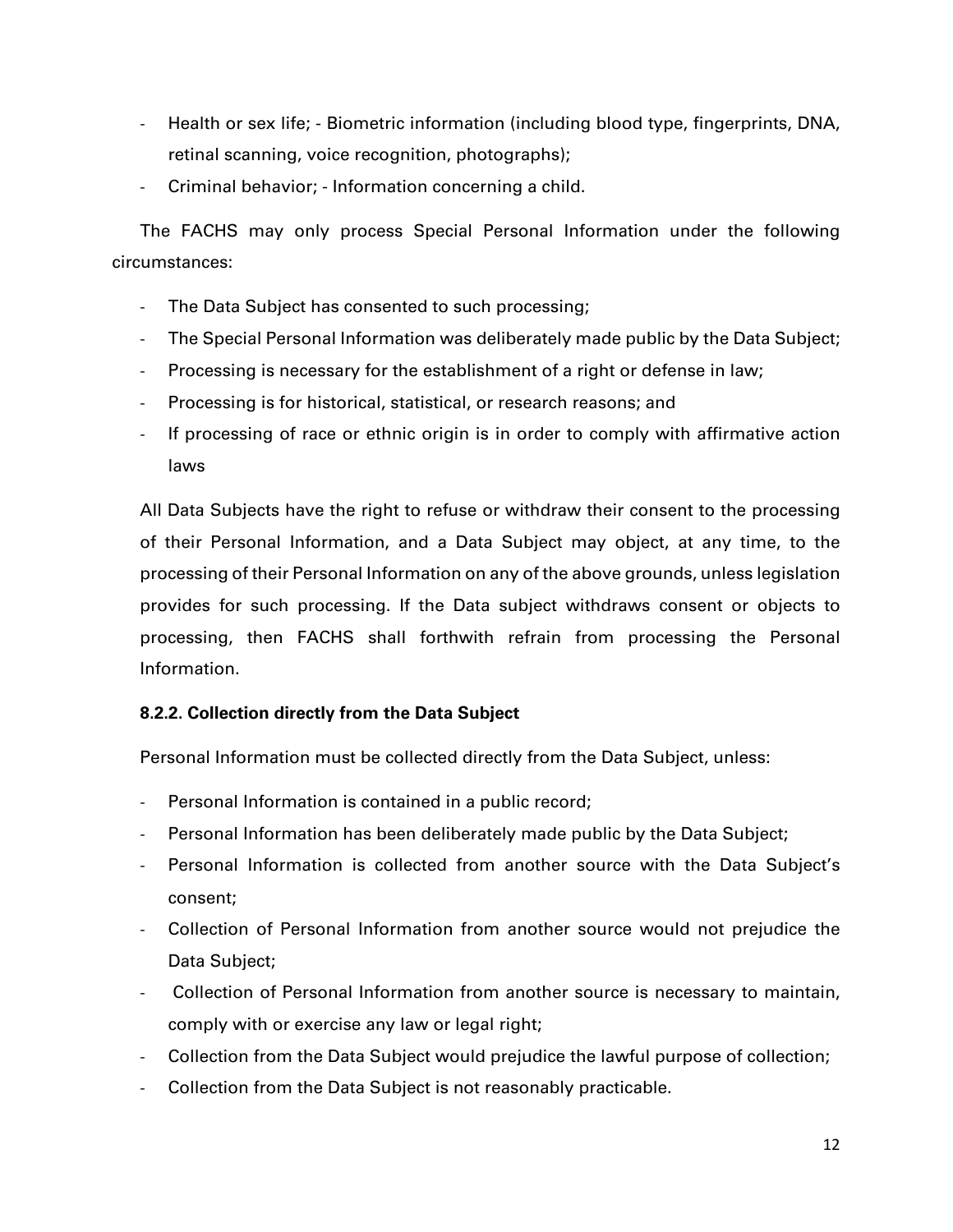#### **8.3. Purpose Specification**

The FACHS shall only process Personal Information for the specific purposes as set out and defined above at paragraph 5.1.

#### **8.4. Further Processing**

New processing activity must be compatible with original purpose of processing. Further processing will be regarded as compatible with the purpose of collection if:

- Data Subject has consented to the further processing;
- Personal Information is contained in a public record;
- Personal Information has been deliberately made public by the Data Subject;
- Further processing is necessary to maintain, comply with or exercise any law or legal right; and
- Further processing is necessary to prevent or mitigate a threat to public health or safety, or the life or health of the Data Subject or a third party.

## **8.5. Information Quality**

The FACHS shall take reasonable steps to ensure that Personal Information is complete, accurate, not misleading and updated. FACHS shall periodically review Data Subject records to ensure that the Personal Information is still valid and correct.

Employees should as far as reasonably practicable follow the following guidance when collecting Personal Information:

- Personal Information should be dated when received;
- A record should be kept of where the Personal Information was obtained;
- Changed to information records should be dated;
- Irrelevant or unneeded Personal Information should be deleted or destroyed;
- Personal Information should be stored securely, either on a secure electronic database or in a secure physical filing system.

#### **8.6. Openness**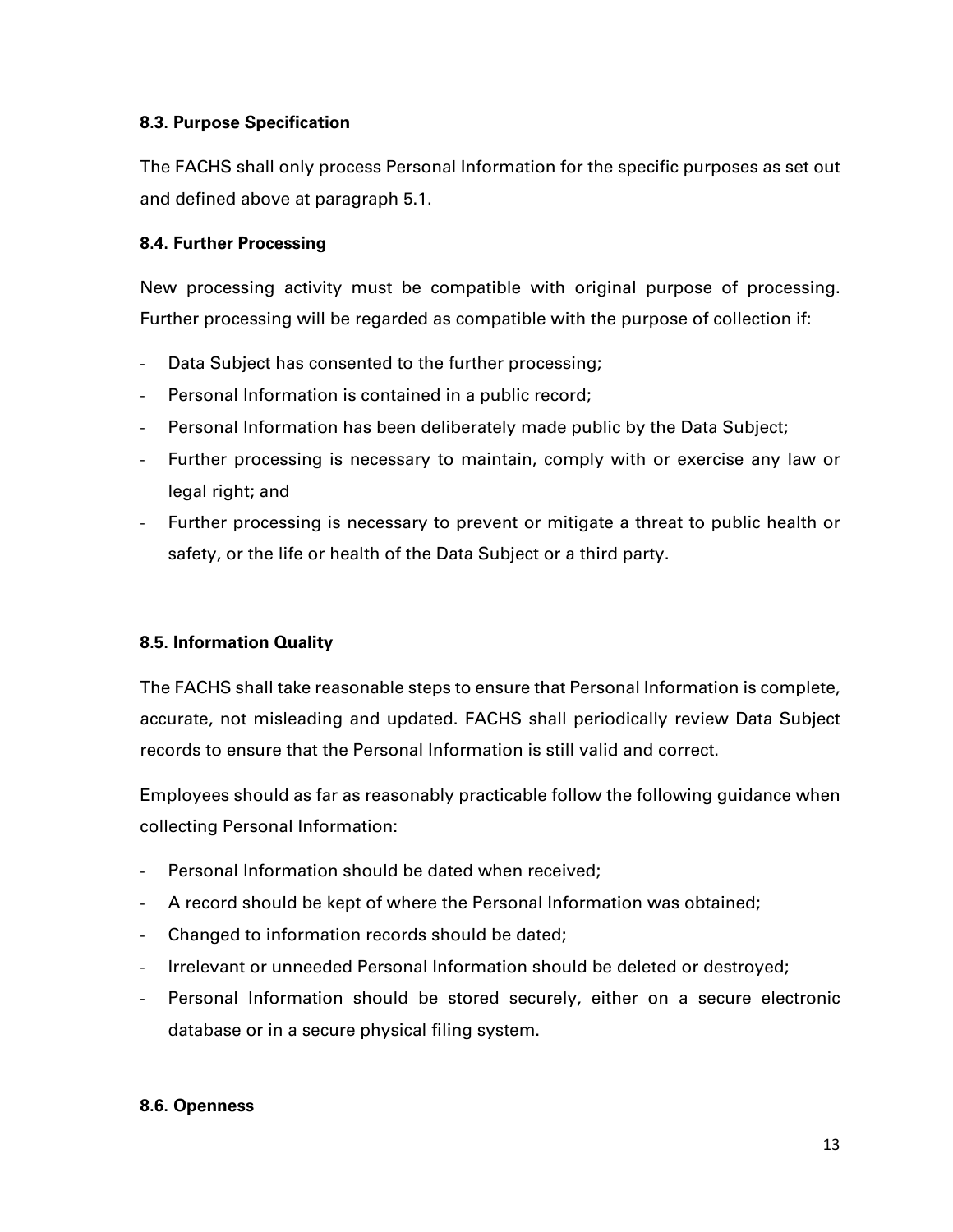The FACHS shall take reasonable steps to ensure that the Data Subject is made aware of:

- What Personal Information is collected, and the source of the information;
- The purpose of collection and processing;
- Where the supply of Personal Information is voluntary or mandatory, and the consequences of a failure to provide such information;
- Whether collection is in terms of any law requiring such collection;
- Whether the Personal Information shall be shared with any third party.

## **8.7. Data Subject Participation**

Data Subject have the right to request access to, amendment, or deletion of their Personal Information.

All such requests must be submitted in writing to the Information Officer. Unless there are grounds for refusal as set out in paragraph 6.2, above, FACHS shall disclose the requested Personal Information:

- On receipt of adequate proof of identity from the Data Subject, or requester;
- Within a reasonable time; On receipt of the prescribed fee, if any; and
- In a reasonable format

The FACHS shall not disclose any Personal Information to any party unless the identity of the requester has been verified.

## **8.8. Security Safeguards**

The FACHS shall ensure the integrity and confidentiality of all Personal Information in its possession, by taking reasonable steps to:

- Identify all reasonably foreseeable risks to information security; and
- Establish and maintain appropriate safeguards against such risks.

## **8.8.1. Written records**

Personal Information records should be kept in locked cabinets, or safes;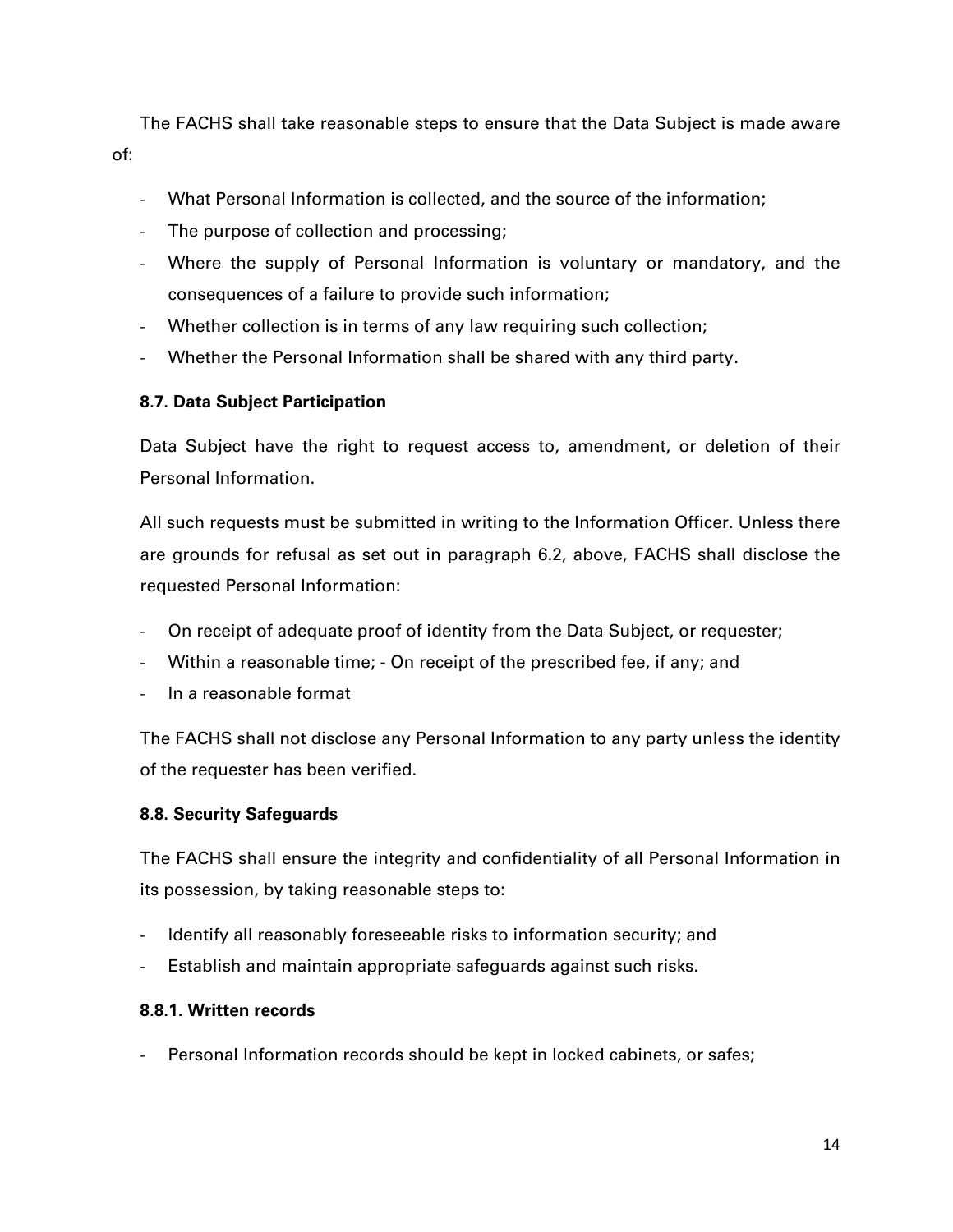- When in use Personal Information records should not be left unattended in areas where non-staff members may access them;
- shall implement and maintain a "Clean Desk Policy" where all employees shall be required to clear their desks of all Personal Information when leaving their desks for any length of time and at the end of the day;
- Personal Information which is no longer required should be disposed of by shredding. Any loss or theft of, or unauthorized access to, Personal Information must be immediately reported to the Information Officer.

## **8.8.2. Electronic Records**

- All electronically held Personal Information must be saved in a secure database; -
- As far as reasonably practicable, no Personal Information should be saved on individual computers, laptops or hand-held devices;
- All computers, laptops and hand-held devices should be access protected with a password, fingerprint or retina scan, with the password being of reasonable complexity and changed frequently;
- The FACHS shall implement and maintain a "Clean Screen Policy" where all employees shall be required to lock their computers or laptops when leaving their desks for any length of time and to log off at the end of the day; and
- Electronical Personal Information which is no longer required must be deleted from the individual laptop or computer and the relevant database. The employee must ensure that the information has been completely deleted and is not recoverable.

Any loss or theft of computers, laptops or other devices which may contain Personal Information must be immediately reported to the Information Officer, who shall notify the IT department, who shall take all necessary steps to remotely delete the information, if possible.

## **9. DIRECT MARKETING**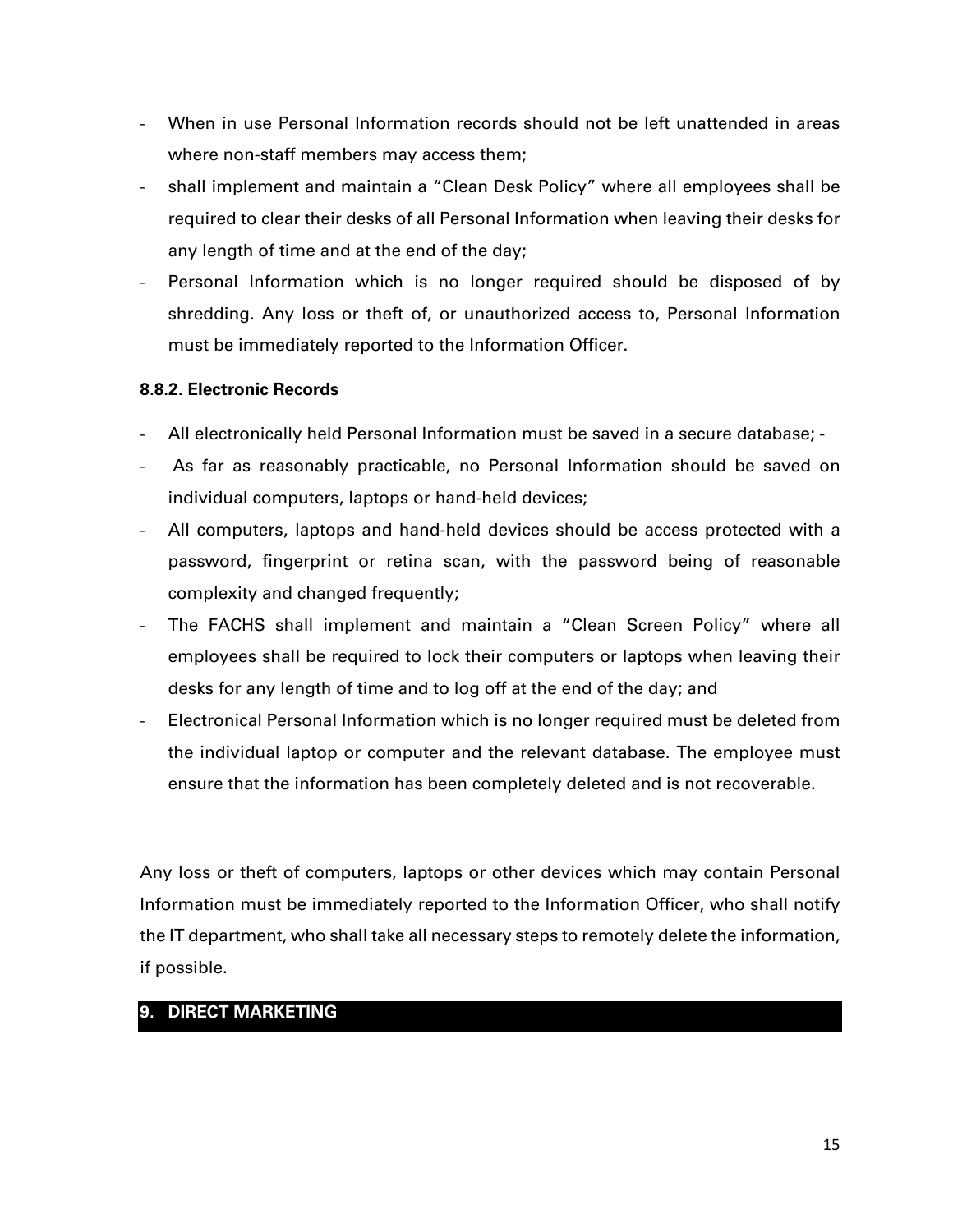All Direct Marketing communications shall contain FACHS's, and/or the Company's details, and an address or method for the customer to opt-out of receiving further marketing communication.

## **9.1.1. Existing Customers**

Direct Marketing by electronic means to existing customers is only permitted:

- If the customer's details were obtained in the context of a sale or service; and
- For the purpose of marketing the same or similar products; The customer must be given the opportunity to opt-out of receiving direct marketing on each occasion of direct marketing.

#### **9.1.2. Consent**

FACHS may send electronic Direct Marketing communication to Data Subjects who have consented to receiving it. FACHS may approach a Data Subject for consent only once.

#### **9.1.3. Record Keeping**

The FACHS shall keep record of:

- Date of consent
- Wording of the consent
- Who obtained the consent
- Proof of opportunity to opt-out on each marketing contact
- Record of opt-outs

## **10. DESTRUCTION OF DOCUMENTS**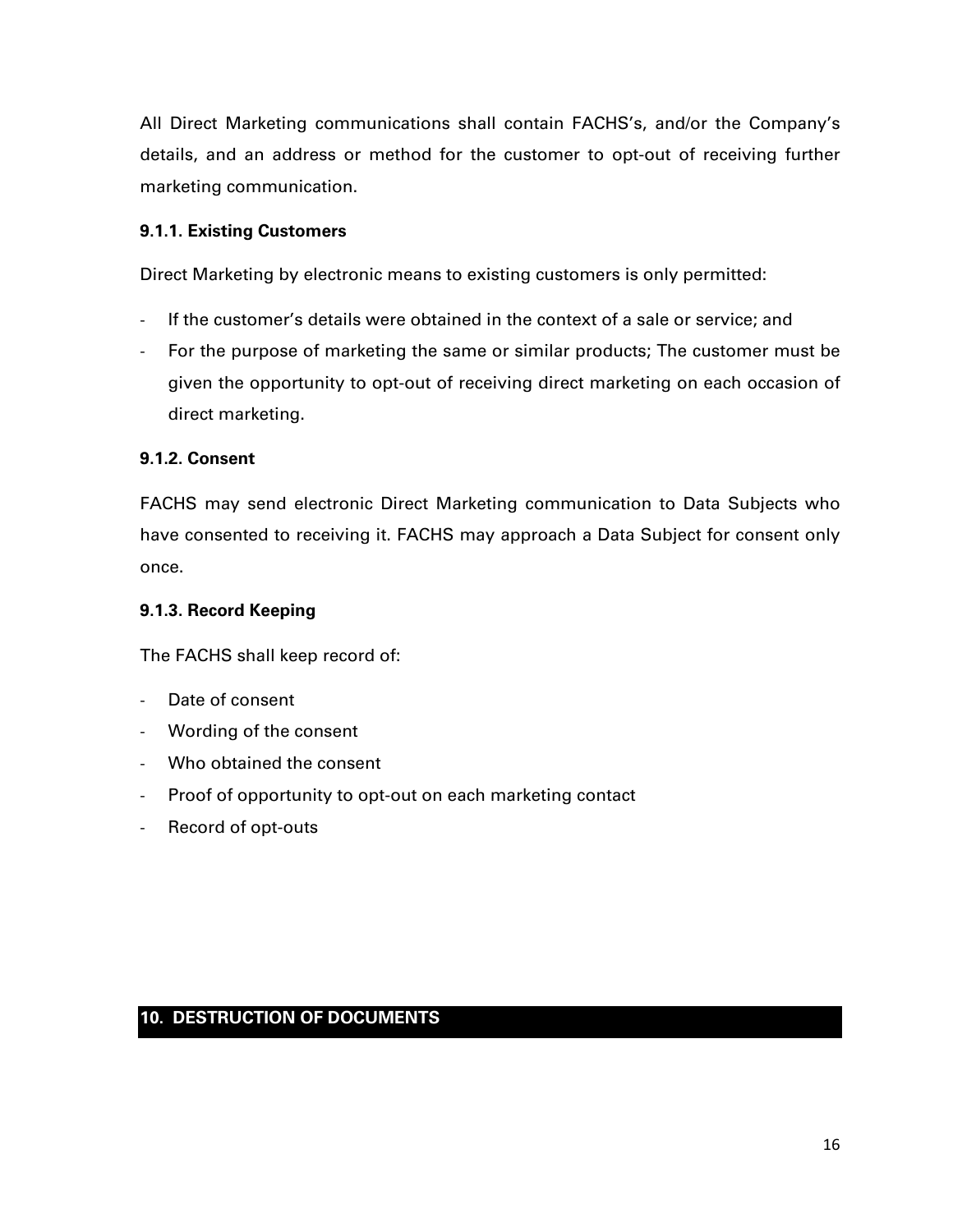- Documents may be destroyed after the termination of the retention period specified herein, or as determined by the Company from time to time;
- Each department is responsible for attending to the destruction of its documents and electronic records, which must be done on a regular basis. Files must be checked in order to make sure that they may be destroyed and also to ascertain if there are important original documents in the file. Original documents must be returned to the holder thereof, failing which, they should be retained by the Company pending such return;
- The documents must be made available for collection by the Shred-It, or other approved document disposal company; and
- Deletion of electronic records must be done in consultation with the IT Department, to ensure that deleted information is incapable of being reconstructed and/or recovered.

| Legislation          | <b>Type of Document</b>                                                       | <b>Period</b> |
|----------------------|-------------------------------------------------------------------------------|---------------|
| <b>Companies Act</b> | Any documents, accounts, books, writing,                                      | 7 Years       |
|                      | records or other information that a company is                                |               |
|                      | required to keep in terms of the Act;                                         |               |
|                      | Notice and minutes of all shareholders meeting,<br>$\overline{\phantom{0}}$   |               |
|                      | including resolutions adopted and documents                                   |               |
|                      | made available to holders of securities;                                      |               |
|                      | Copies of reports presented at the annual general<br>$\overline{\phantom{0}}$ |               |
|                      | meeting of the company;                                                       |               |
|                      | Copies of annual financial statements required<br>$\overline{\phantom{a}}$    |               |
|                      | by the Act; Copies of accounting records as                                   |               |
|                      | required by the Act;                                                          |               |
|                      | Record of directors and past directors, after the<br>$\overline{\phantom{a}}$ |               |
|                      | director has retired from the company; ad                                     |               |
|                      | Written communication to holders of securities                                |               |
|                      | Minutes and resolutions of directors'<br>and                                  |               |

## **11. STATUTORY RETENTION PERIODS**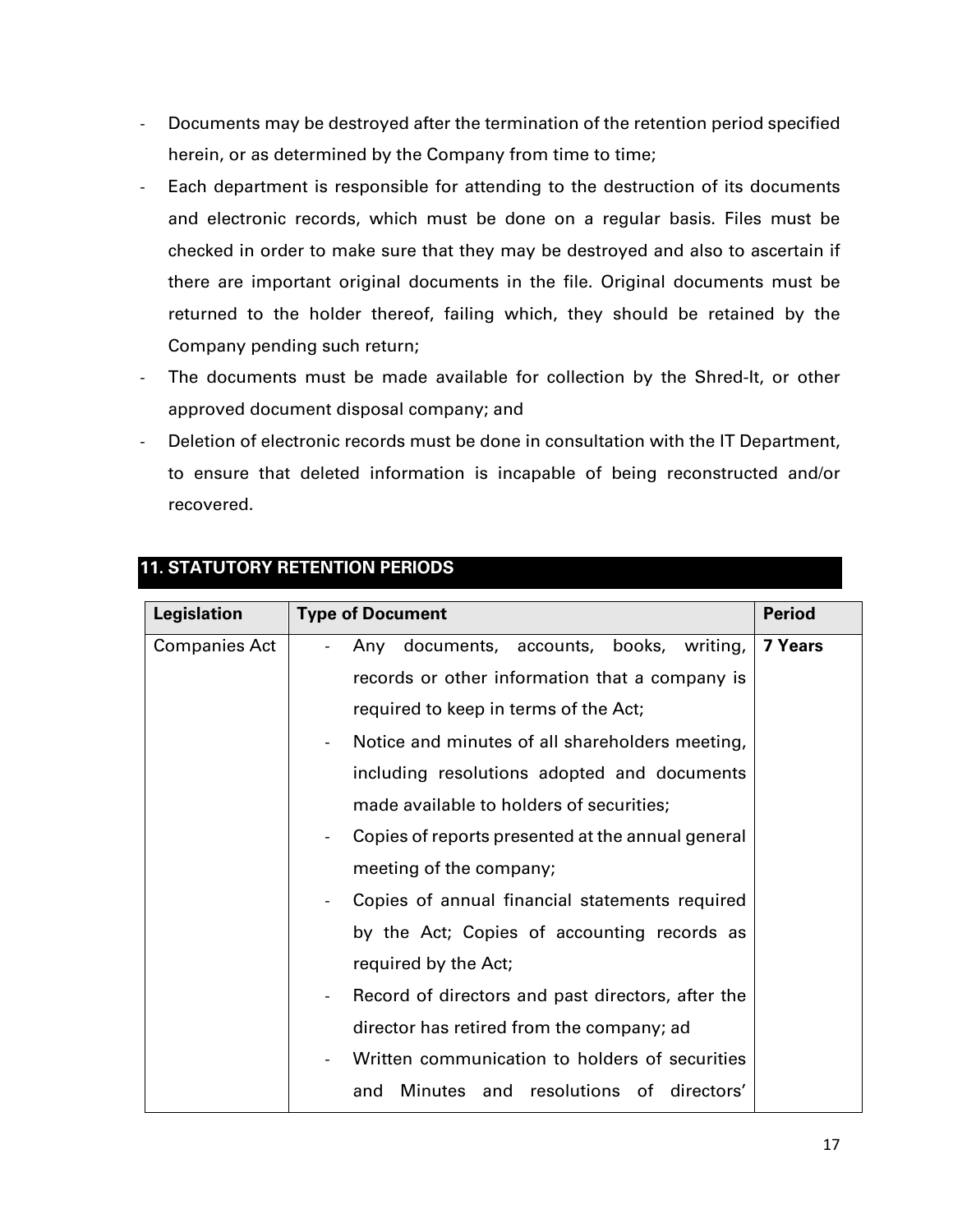| <b>Legislation</b>    | <b>Type of Document</b>                                             | <b>Period</b> |
|-----------------------|---------------------------------------------------------------------|---------------|
|                       | meetings, audit<br>committee<br>directors'<br>and                   |               |
|                       | committees.                                                         |               |
|                       | Registration certificate;                                           | Indefinitely  |
|                       | Memorandum of Incorporation and alterations                         |               |
|                       | and amendments;                                                     |               |
|                       | Rules; Securities<br>register<br>and<br>uncertified                 |               |
|                       | securities register;                                                |               |
|                       | Register of company secretary and auditors; and                     |               |
|                       | Regulated Companies (companies to which<br>$\overline{\phantom{a}}$ |               |
|                       | chapter 5, part B, C and Takeover Regulations                       |               |
|                       | apply) – Register of disclosure of person who                       |               |
|                       | holds beneficial interest equal to or in excess of                  |               |
|                       | 5% of the securities of that class issued.                          |               |
| Consumer              | Full names, physical address, postal address and                    | 3 years       |
| <b>Protection Act</b> | contact details;                                                    |               |
|                       | ID number and registration number;<br>$\overline{\phantom{a}}$      |               |
|                       | Contact details of public officer in case of a                      |               |
|                       | juristic person;                                                    |               |
|                       | Service rendered;                                                   |               |
|                       | Cost to be recovered from the consumer;                             |               |
|                       | Frequency of accounting to the consumer;                            |               |
|                       | Amounts,<br>values,<br>sums,<br>charges,<br>fees,                   |               |
|                       | remuneration specified in monetary terms;                           |               |
|                       | Conducting a promotional competition refer to                       |               |
|                       | Section<br>36(11)(b)<br>and<br>Regulation<br>11<br>0f               |               |
|                       | <b>Promotional Competitions;</b>                                    |               |
| Financial             | Whenever a reportable transaction is concluded                      | 5 Years       |
| Intelligence          | with a customer, the institution must keep record                   |               |
| <b>Centre Act</b>     | of the identity of the customer;                                    |               |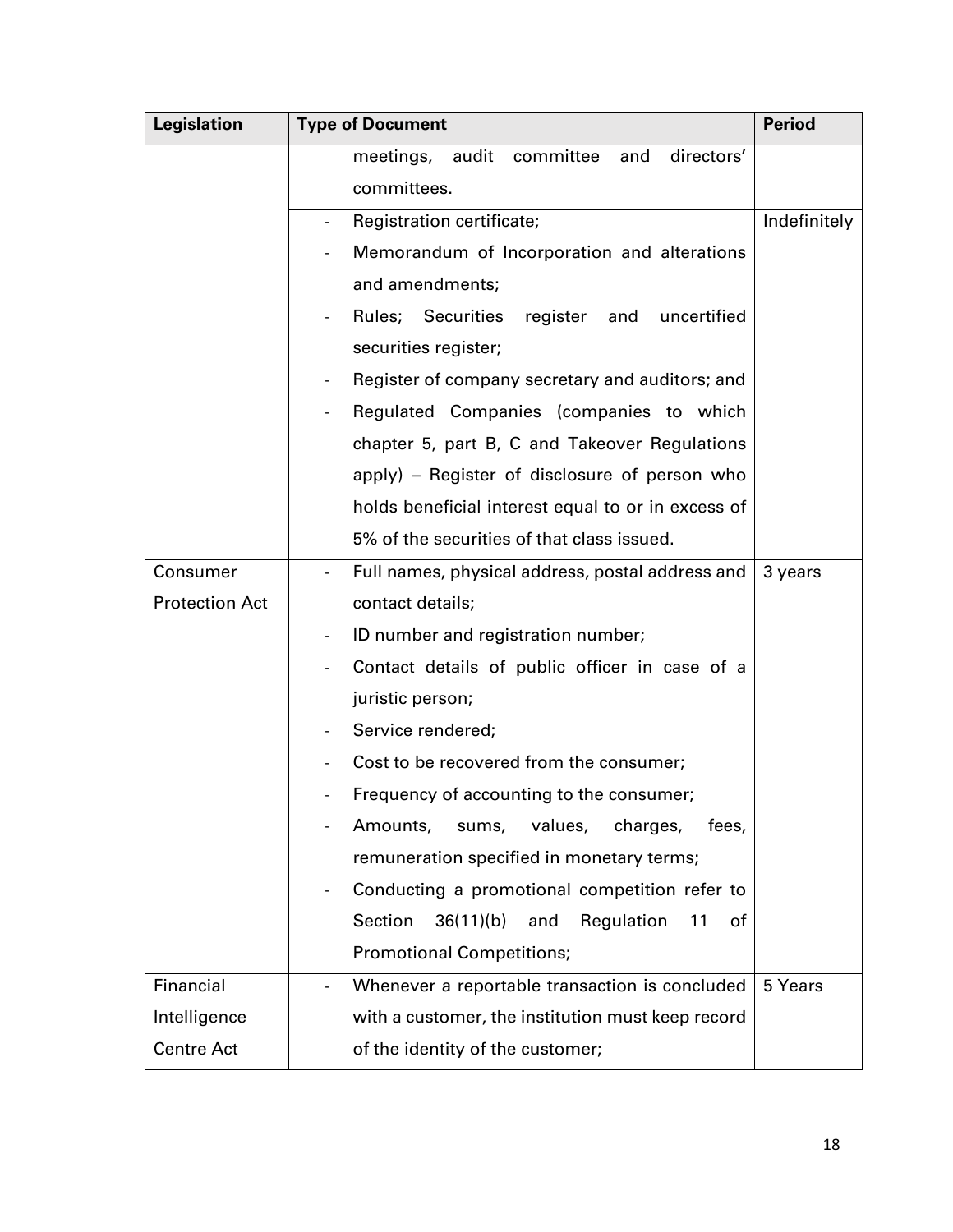| <b>Legislation</b>  | <b>Type of Document</b>                                                       | <b>Period</b> |
|---------------------|-------------------------------------------------------------------------------|---------------|
|                     | If the customer is acting on behalf of another                                |               |
|                     | person, the identity of the person on whose                                   |               |
|                     | behalf the customer is acting and the customer's                              |               |
|                     | authority to act on behalf of that other person;                              |               |
|                     | If another person is acting on behalf of the                                  |               |
|                     | customer, the identity of that person and that                                |               |
|                     | other person's authority to act on behalf of the                              |               |
|                     | customer;                                                                     |               |
|                     | The manner in which the identity of the persons                               |               |
|                     | referred to above was established;                                            |               |
|                     | The nature of that business relationship or                                   |               |
|                     | transaction; In the case of a transaction, the                                |               |
|                     | amount involved and the parties to that                                       |               |
|                     | transaction;                                                                  |               |
|                     | All accounts that are involved in the transactions                            |               |
|                     | concluded by that accountable institution in the                              |               |
|                     | course of that business relationship and that                                 |               |
|                     | single transaction;                                                           |               |
|                     | The name of the person who obtained the                                       |               |
|                     | identity of the person transacting on behalf of the                           |               |
|                     | accountable institution; and                                                  |               |
|                     | Any document or copy of a document obtained                                   |               |
|                     | by the accountable institution.                                               |               |
| Compensation        | Register, record or reproduction of the earnings,<br>$\overline{\phantom{a}}$ | 4 years       |
| for                 | time worked, payment for piece work and                                       |               |
| Occupational        | overtime and other prescribed particulars of all                              |               |
| Injuries<br>and     | the employees                                                                 |               |
| <b>Diseases Act</b> |                                                                               |               |
|                     | <b>Section 20(2) documents</b>                                                | 3 Years       |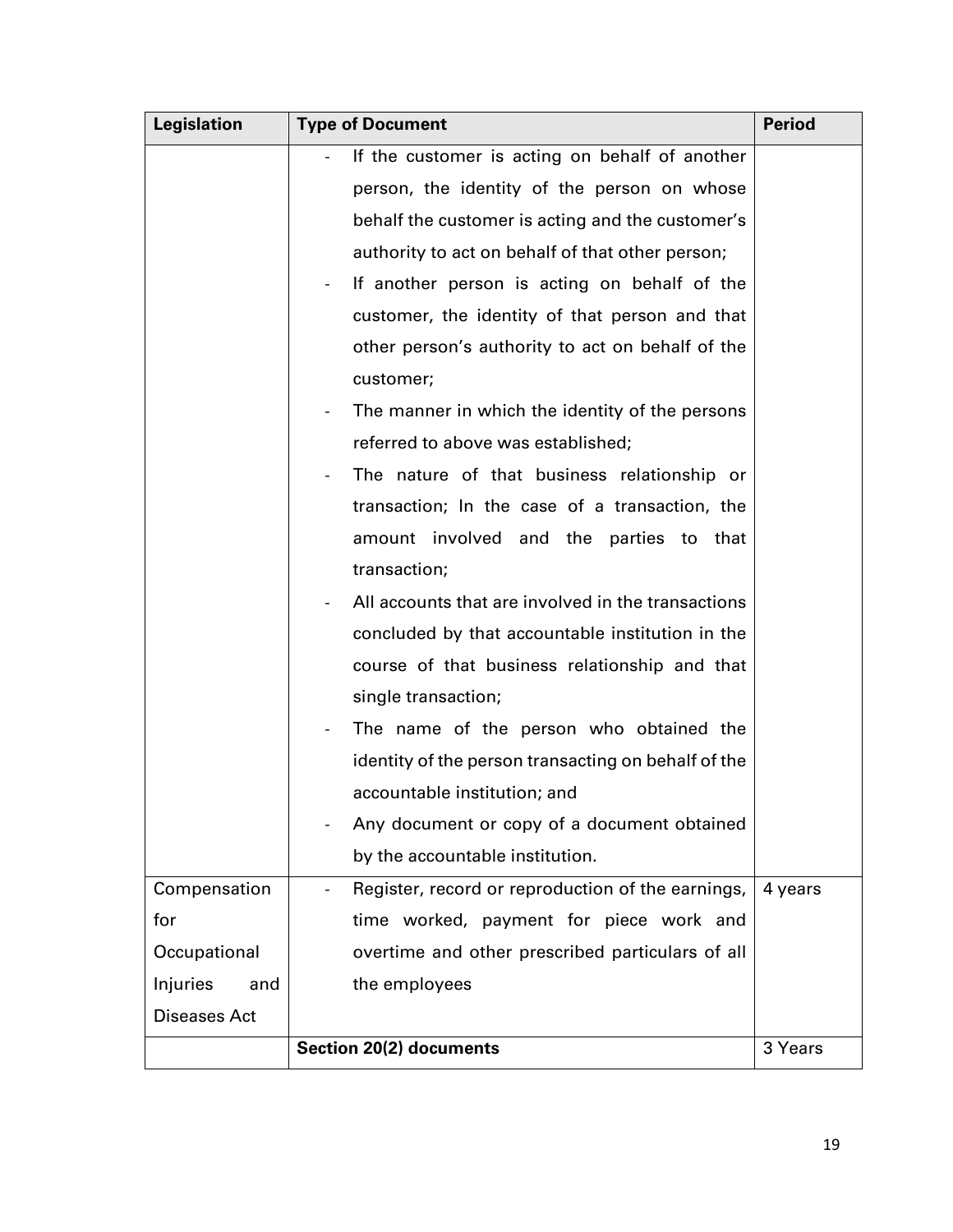| <b>Legislation</b> | <b>Type of Document</b>                                            | <b>Period</b> |
|--------------------|--------------------------------------------------------------------|---------------|
|                    | Health and safety committee recommendations                        |               |
|                    | made to an employer in terms of issues affecting                   |               |
|                    | the health of employees and of any report made                     |               |
|                    | to an inspector in terms of the recommendation;                    |               |
|                    | Records of incidents reported at work.                             |               |
|                    | Asbestos Regulations, 2001, regulation 16(1):                      | 40 Years      |
|                    | Records of assessment and air monitoring, and                      |               |
|                    | the asbestos inventory; and                                        |               |
|                    | Medical surveillance records;                                      |               |
|                    |                                                                    |               |
|                    | <b>Hazardous</b><br><b>Biological Agents Regulations,</b><br>2001, |               |
|                    | Regulations 9(1) and (2):                                          |               |
|                    | Records of risk assessments and air monitoring;                    |               |
|                    | and                                                                |               |
|                    | Medical surveillance records.                                      |               |
|                    | Lead Regulations, 2001, Regulation 10:                             |               |
|                    | Records of assessments and air monitoring; and                     |               |
|                    | Medical surveillance records                                       |               |
|                    |                                                                    |               |
|                    | Noise - induced Hearing Loss Regulations, 2003,                    |               |
|                    | <b>Regulation 11:</b>                                              |               |
|                    | All records of assessment and noise monitoring;                    |               |
|                    | and                                                                |               |
|                    | All medical surveillance records, including the                    |               |
|                    | baseline audiogram of every employee                               |               |
|                    | Hazardous Chemical Substance Regulations, 1995,                    | 30 Years      |
|                    | <b>Regulation 9:</b>                                               |               |
|                    | Records of assessments and air monitoring;                         |               |
|                    | Medical surveillance records                                       |               |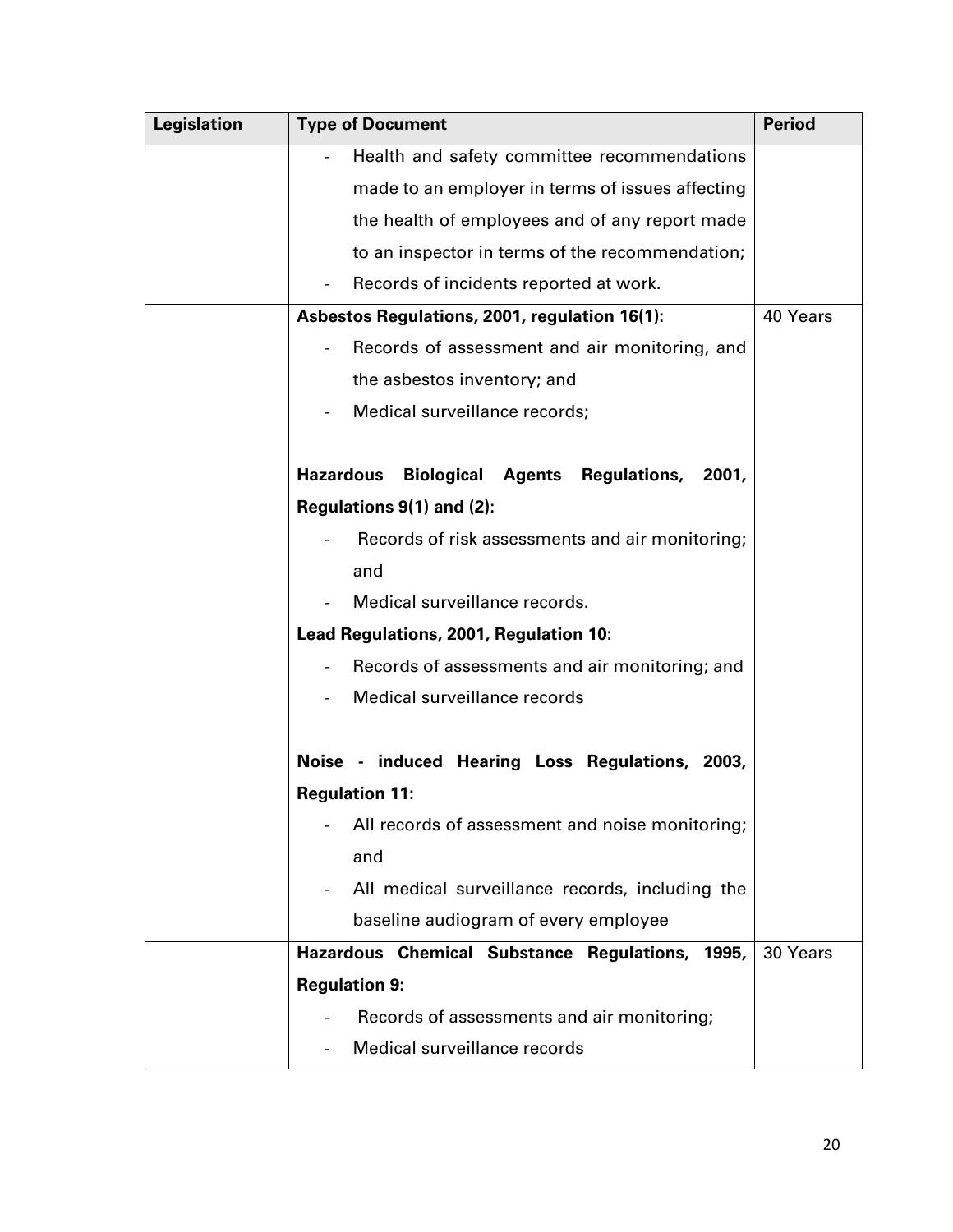| <b>Legislation</b>   | <b>Type of Document</b>                                      | <b>Period</b> |
|----------------------|--------------------------------------------------------------|---------------|
| <b>Basic</b>         | <b>Section 29(4):</b>                                        | 3 Years       |
| Conditions<br>of     | Written<br>particulars of an<br>after<br>employee            |               |
| Employment           | termination of employment.                                   |               |
| Act                  | <b>Section 31:</b>                                           |               |
|                      | Employee's name and occupation;                              |               |
|                      | Time worked by each employee;                                |               |
|                      | Remuneration paid to each employee;                          |               |
|                      | Date of birth of any employee under the age of               |               |
|                      | 18 years.                                                    |               |
| Employment           | Records in respect of the company's workforce,               | 3 Years       |
| <b>Equity Act</b>    | employment equity plan and other records relevant to         |               |
|                      | compliance with the Act;                                     |               |
|                      |                                                              |               |
|                      | Section 21 report which is sent to the Director General      |               |
| Labour               | Records to be retained by the employer are the               | 3 Years       |
| <b>Relations Act</b> | collective agreements and arbitration awards.                |               |
|                      | An employer must retain prescribed details of any strike,    | Indefinite    |
|                      | lock-out or protest action involving its employees;          |               |
|                      | Records of each employee specifying the nature of any        |               |
|                      | disciplinary transgressions, the actions taken by the        |               |
|                      | employer and the reasons for the actions                     |               |
| Unemployment         | Employers must retain personal records of each of their      | 5 Years       |
| <b>Insurance Act</b> | current<br>employees<br>their<br>in<br>terms<br>οf<br>names, |               |
|                      | identification number, monthly remuneration<br>and           |               |
|                      | address where the employee is employed                       |               |
| Tax                  | <b>Section 29 documents which:</b>                           | 5 Years       |
| Administration       |                                                              |               |
| Act                  | Enable a person to observe the requirements of               |               |
|                      | the Act;                                                     |               |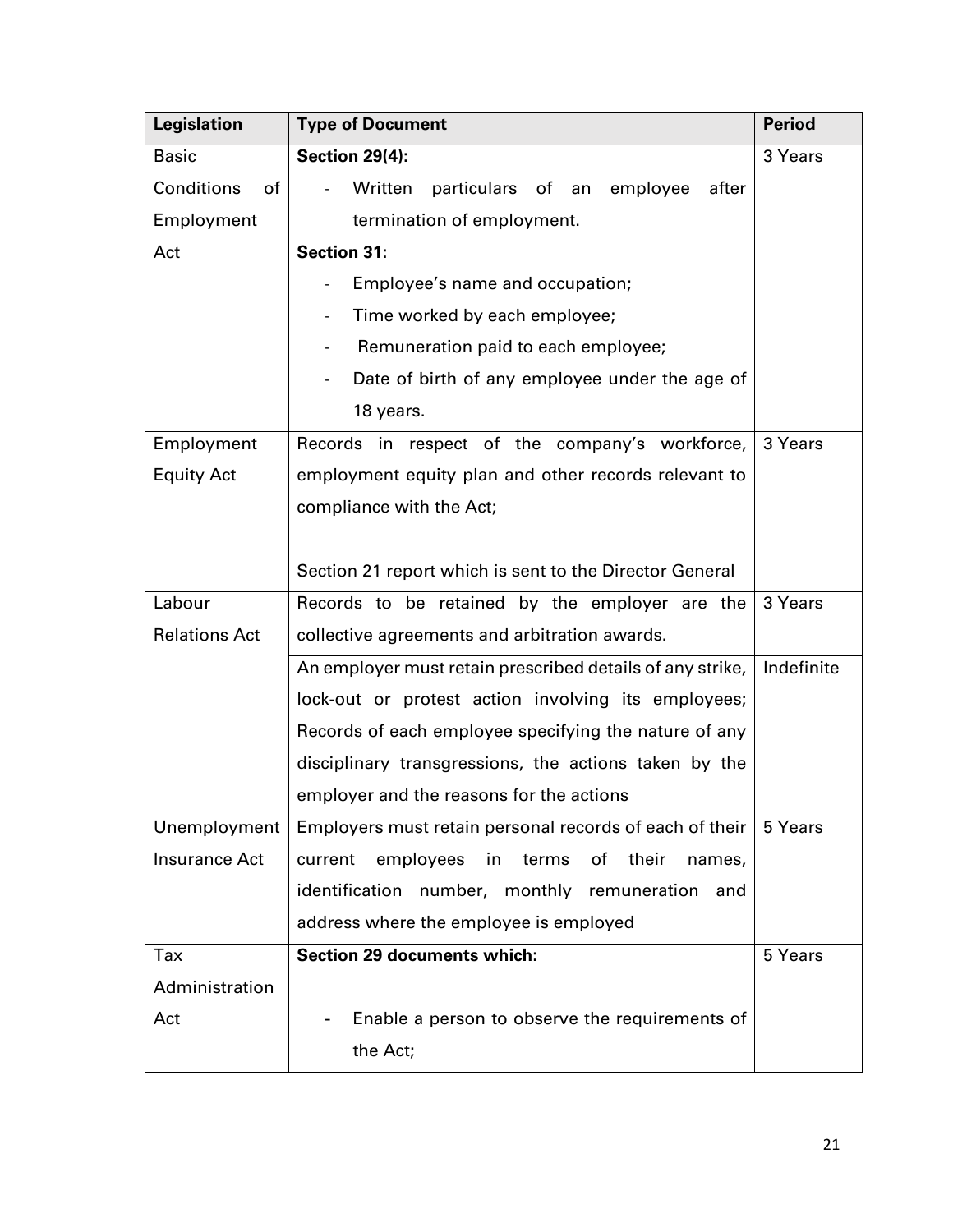| <b>Legislation</b>    | <b>Type of Document</b>                             | <b>Period</b> |
|-----------------------|-----------------------------------------------------|---------------|
|                       | Are specifically required under a Tax Act by the    |               |
|                       | Commissioner by the public notice;                  |               |
|                       | Will enable SARS to be satisfied that the person    |               |
|                       | has observed these requirements                     |               |
| <b>Income Tax Act</b> | Amount of remuneration paid or due by him to        | 5 Years       |
|                       | the employee;                                       |               |
|                       | The amount of employee's tax deducted or            |               |
|                       | withheld from the remuneration paid or due;         |               |
|                       | The income tax reference number of that             |               |
|                       | employee;                                           |               |
|                       | Any further prescribed information; and             |               |
|                       | <b>Employer Reconciliation return.</b>              |               |
| Added<br>Value        | Where a vendor's basis of accounting is changed     | 5 Years       |
| <b>Tax Act</b>        | the vendor shall prepare lists of debtors and       |               |
|                       | creditors showing the amounts owing to the          |               |
|                       | creditors at the end of the tax period immediately  |               |
|                       | preceding the changeover period;                    |               |
|                       | Importation of goods, bill of entry, other          |               |
|                       | documents prescribed by the Custom and Excise       |               |
|                       | Act and proof that the VAT charge has been paid     |               |
|                       | to SARS;                                            |               |
|                       | Vendors are obliged to retain records of all goods  |               |
|                       | and services, rate of tax applicable to the supply, |               |
|                       | list of suppliers or agents, invoices and tax       |               |
|                       | invoices, credit and debit notes, bank statements,  |               |
|                       | deposit slips, stock lists and paid cheques;        |               |
|                       | Documentary proof substantiating the zero rating    |               |
|                       | of supplies; and                                    |               |
|                       | Where a tax invoice, credit or debit note, has      |               |
|                       | been issued in relation to a supply by an agent or  |               |